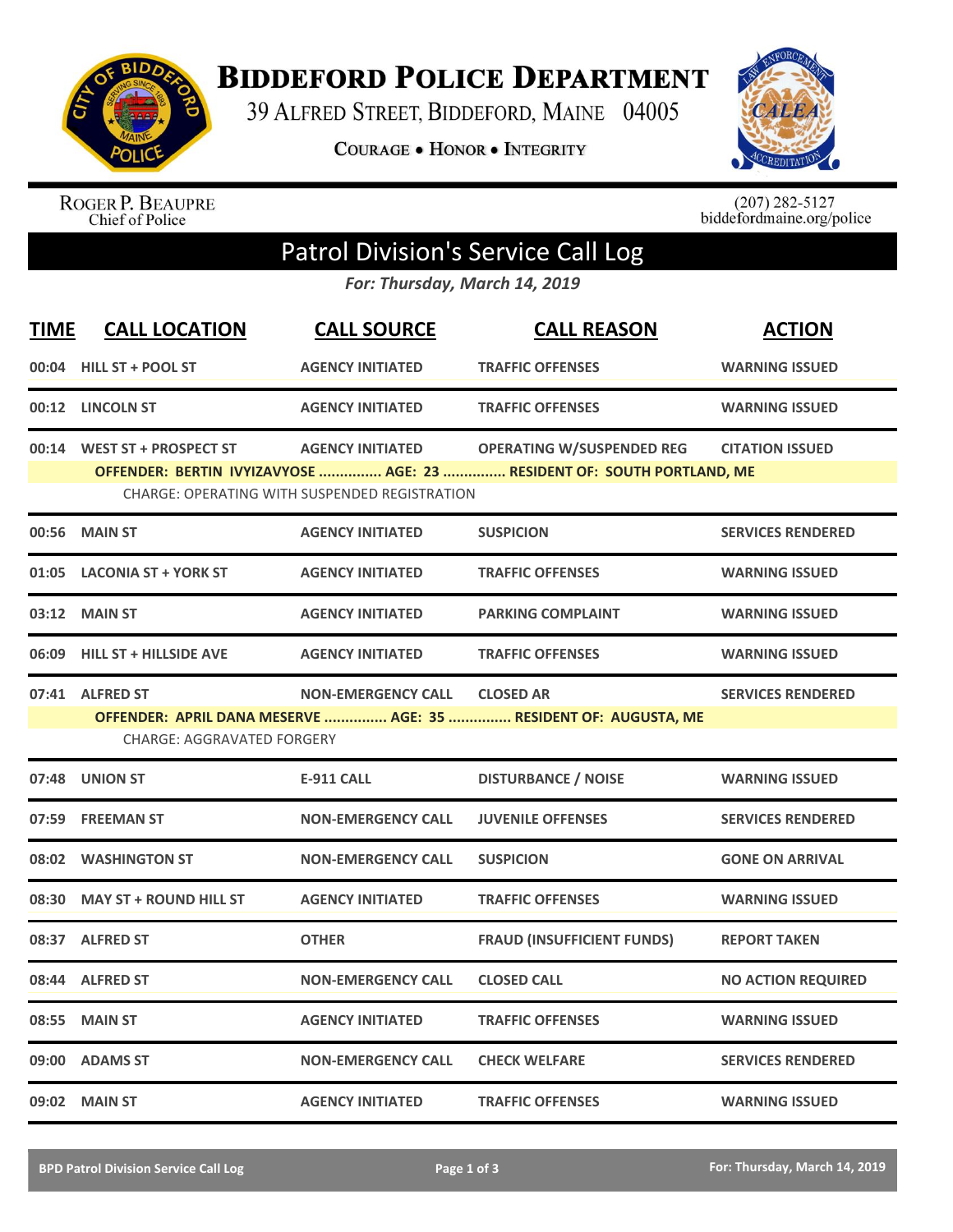| <b>TIME</b> | <b>CALL LOCATION</b>      | <b>CALL SOURCE</b>        | <b>CALL REASON</b>                               | <b>ACTION</b>                |
|-------------|---------------------------|---------------------------|--------------------------------------------------|------------------------------|
|             | 09:14 MAIN ST             | <b>WALK-IN AT STATION</b> | <b>DEBRIS IN THE ROADWAY</b>                     | <b>REFERRED OTHER AGENCY</b> |
|             | 09:49 HARVEY ST           | <b>NON-EMERGENCY CALL</b> | <b>MESSAGE DELIVERY</b>                          | <b>SERVICES RENDERED</b>     |
| 09:58       | <b>MAIN ST</b>            | <b>RADIO</b>              | <b>CODES ENFORCEMENT</b>                         | <b>SERVICES RENDERED</b>     |
|             | 10:07 AMHERST ST          | <b>NON-EMERGENCY CALL</b> | <b>SEX OFFENDER REGISTRATION</b>                 | <b>REPORT TAKEN</b>          |
|             | 10:10 ELM ST              | <b>E-911 CALL</b>         | 911 MISUSE                                       | <b>WARNING ISSUED</b>        |
|             | 10:29 POOL ST             | <b>NON-EMERGENCY CALL</b> | <b>SUSPICION</b>                                 | <b>SERVICES RENDERED</b>     |
|             | 10:29 WENTWORTH ST        | <b>NON-EMERGENCY CALL</b> | <b>ARTICLES LOST/FOUND</b>                       | <b>SERVICES RENDERED</b>     |
|             | 10:32 ST MARYS ST         | <b>NON-EMERGENCY CALL</b> | <b>CHECK WELFARE</b>                             | <b>SERVICES RENDERED</b>     |
|             | 10:45 SUMMER ST           | <b>AGENCY INITIATED</b>   | <b>PRO-ACTIVE DV RESPONSE TEAM</b>               | <b>NEGATIVE CONTACT</b>      |
|             | <b>10:49 MAIN ST</b>      | <b>AGENCY INITIATED</b>   | <b>TRAFFIC OFFENSES</b>                          | <b>WARNING ISSUED</b>        |
|             | 11:06 GEORGE ST           | <b>AGENCY INITIATED</b>   | <b>PAPERWORK</b>                                 | <b>PAPERWORK NOT SERVED</b>  |
|             | 11:27 SOUTH ST            | <b>AGENCY INITIATED</b>   | <b>TRAFFIC OFFENSES</b>                          | <b>WARNING ISSUED</b>        |
| 11:35       | <b>MAIN ST</b>            | <b>AGENCY INITIATED</b>   | <b>TRAFFIC OFFENSES</b>                          | <b>WARNING ISSUED</b>        |
| 11:40       | <b>ADAMS ST + MAIN ST</b> | <b>AGENCY INITIATED</b>   | <b>TRAFFIC OFFENSES</b>                          | <b>WARNING ISSUED</b>        |
| 11:49       | <b>ELM ST</b>             | <b>AGENCY INITIATED</b>   | <b>TRAFFIC OFFENSES</b>                          | <b>WARNING ISSUED</b>        |
|             | 11:56 MAIN ST + ADAMS ST  | <b>AGENCY INITIATED</b>   | <b>TRAFFIC OFFENSES</b>                          | <b>WARNING ISSUED</b>        |
|             | <b>12:01 UNION ST</b>     | <b>NON-EMERGENCY CALL</b> | <b>BURGLARY OF A MOTOR VEHICLE</b>               | <b>REPORT TAKEN</b>          |
|             | <b>12:08 MAIN ST</b>      | <b>NON-EMERGENCY CALL</b> | <b>MENTAL ILLNESS CASES</b>                      | <b>REPORT TAKEN</b>          |
|             | 12:34 WENTWORTH ST        | <b>NON-EMERGENCY CALL</b> | <b>ARTICLES LOST/FOUND</b>                       | <b>NEGATIVE CONTACT</b>      |
|             | 12:44 SULLIVAN ST         | <b>WALK-IN AT STATION</b> | <b>PHONE SCAM</b>                                | <b>NO ACTION REQUIRED</b>    |
|             | 13:34 MAPLEWOOD AVE       | <b>AGENCY INITIATED</b>   | <b>TRAFFIC OFFENSES</b>                          | <b>VSAC ISSUED</b>           |
|             | 13:54 ALFRED ST           | <b>NON-EMERGENCY CALL</b> | <b>ALL OTHER</b>                                 | <b>SERVICES RENDERED</b>     |
|             | 15:05 HILL ST             | <b>AGENCY INITIATED</b>   | <b>ANIMAL COMPLAINT</b>                          | <b>FIELD INTERVIEW</b>       |
|             | 15:19 BIRCH ST            | <b>AGENCY INITIATED</b>   | <b>TRAFFIC OFFENSES</b>                          | <b>WARNING ISSUED</b>        |
|             | 15:21 ST JOSEPH ST        | <b>E-911 CALL</b>         | ATTEMPTED/THREATENED SUICIDE TRANSPORT TO CRISIS |                              |
|             | 15:25 BACON ST            | <b>AGENCY INITIATED</b>   | <b>ASSIST PD AGENCY</b>                          | <b>REPORT TAKEN</b>          |